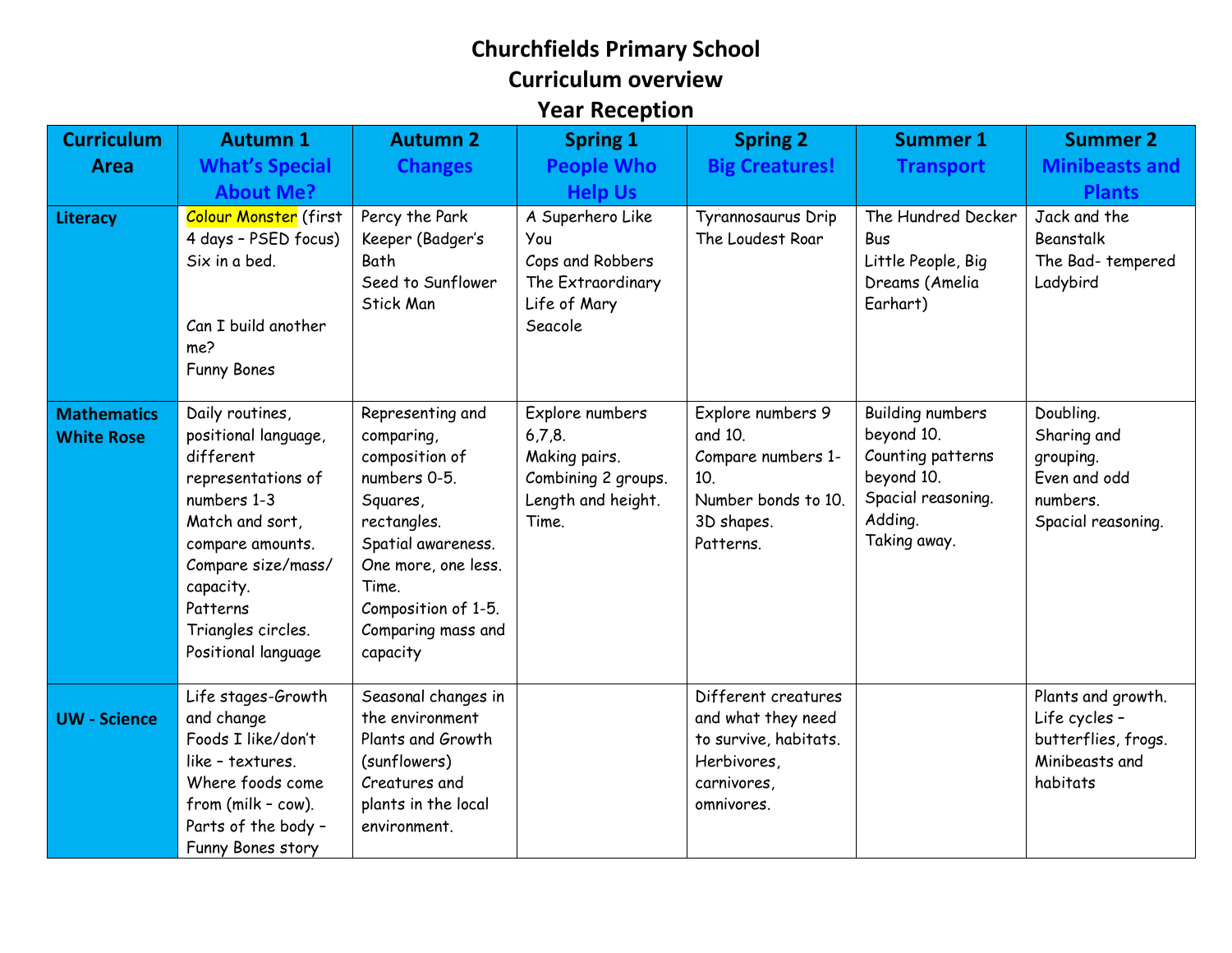| <b>UW</b> - History                   | Growth and change -<br>our own personal<br>histories.                                                                             |                                                                  | Mary Seacole -<br>nursing and medicine<br>in the past.                                                                       | Dinosaurs, famous<br>archaelogy<br>discoveries ('Digging<br>Up Bones' book)       | Amelia Earhart -<br>transport,<br>aeroplanes in the<br>past.                           | <b>Exploring Jack's</b><br>life - life in the<br>'olden days'.<br>Compare with now<br>- why do we not<br>need to sell a cow<br>for food? Why do<br>we not have a cow<br>to sell? |
|---------------------------------------|-----------------------------------------------------------------------------------------------------------------------------------|------------------------------------------------------------------|------------------------------------------------------------------------------------------------------------------------------|-----------------------------------------------------------------------------------|----------------------------------------------------------------------------------------|----------------------------------------------------------------------------------------------------------------------------------------------------------------------------------|
| <b>UW</b> - Geography                 | Our homes, homes<br>around the word.<br>Where we live -<br>school and<br>surrounding area.<br>Where different<br>food comes from. | The local<br>environment.                                        | Mary Seacole -<br>Jamaica. Look at<br>Jamaica on a map,<br>learn about life<br>there. How is it<br>different from the<br>UK? | Where different<br>creatures live<br>around the world.                            | Places we can get to<br>by car, bus, train.<br>Places we can get to<br>by boat, plane. |                                                                                                                                                                                  |
| UW - RE                               | Harvest Festival (link<br>to foods - science,<br>geog)                                                                            | Diwali<br>Christmas                                              | Shrove Tuesday                                                                                                               | Mother's Day<br>Easter                                                            | Father's Day                                                                           |                                                                                                                                                                                  |
| <b>Art and</b><br><b>Design focus</b> | Drawing<br>Draw self portraits                                                                                                    | Drawing<br>Sketching<br>sunflowers - pay<br>attention to detail. | Painting<br>Paint people who<br>help us. Mix to get<br>the desired colours.                                                  | Printing<br>Print dino and animal<br>footprints with<br>potaoes and other<br>veg. | Sculpture<br>Make vehicles from<br>junk modelling.<br>Make vehicles from<br>clay.      | Collage<br>Collage butterflies<br>using different<br>colours/paper/<br>magazine cutouts                                                                                          |
| <b>DT</b>                             |                                                                                                                                   | Hinges and catches<br>- make Christmas<br>boxes                  | Fantastic Fruit -<br>visit from school<br>cook.                                                                              |                                                                                   |                                                                                        |                                                                                                                                                                                  |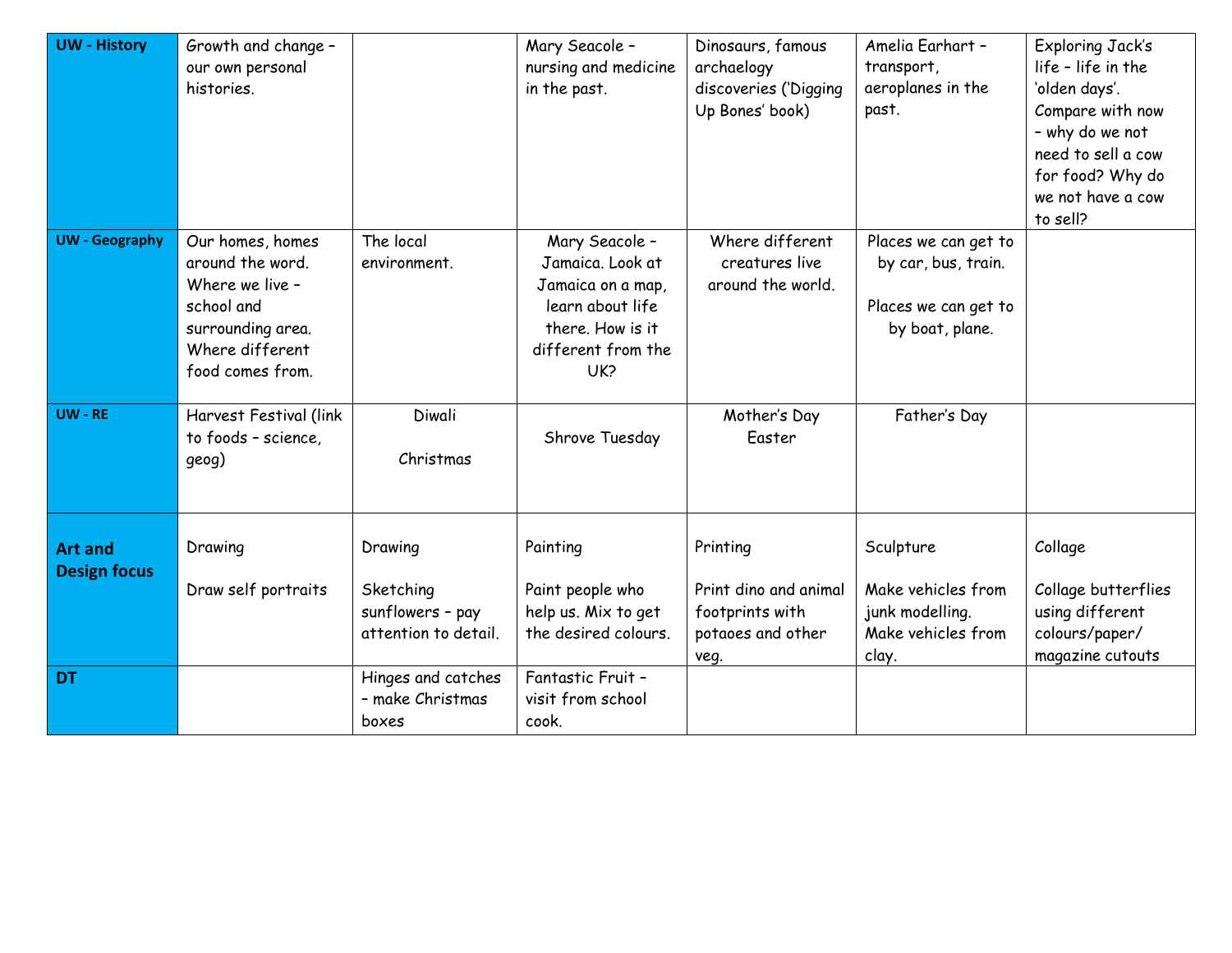| <b>Physical</b><br><b>Development</b> | Ongoing skills to develop over the year:<br>Scissor skills<br>pencil grip and control<br>Letter formation<br>Personal hygiene |                                        |                                                        |                                                              |                                        |                    |  |
|---------------------------------------|-------------------------------------------------------------------------------------------------------------------------------|----------------------------------------|--------------------------------------------------------|--------------------------------------------------------------|----------------------------------------|--------------------|--|
|                                       | Dressing and undressing                                                                                                       |                                        |                                                        |                                                              |                                        |                    |  |
| <b>PE</b>                             | <b>Invasion Games</b>                                                                                                         | Dance                                  | Agility, balance,                                      | Gymnastics                                                   | Team games                             | Athletics          |  |
|                                       | Send & receive a ball by<br>rolling from hand &                                                                               | Copy dance moves.<br>Make up a short   | coordination                                           | Make body tense,<br>relaxed, curled and                      |                                        | Bat and Ball games |  |
|                                       | striking with foot                                                                                                            | dance, after watching<br>one.          |                                                        | stretched.                                                   |                                        |                    |  |
|                                       | Aim & throw object<br>underarm                                                                                                | Dance imaginatively.<br>Change rhythm, |                                                        | Balance on small/large<br>body parts &                       |                                        |                    |  |
|                                       |                                                                                                                               | speed, level and                       |                                                        | understand stillness                                         |                                        |                    |  |
|                                       | Catch balloon/bean<br>bag/scarf & sometimes                                                                                   | direction.                             |                                                        | Make large and small                                         |                                        |                    |  |
|                                       | a bouncing ball                                                                                                               |                                        |                                                        | body shapes                                                  |                                        |                    |  |
|                                       | Move and stop safely in                                                                                                       |                                        |                                                        | Climb & hang from                                            |                                        |                    |  |
|                                       | a specific area                                                                                                               |                                        |                                                        | apparatus                                                    |                                        |                    |  |
|                                       | Play a passing & target<br>game alone and with a<br>partner                                                                   |                                        |                                                        | Perform basic<br>travelling actions on<br>various body parts |                                        |                    |  |
| <b>Music</b>                          | Listening to/talking about /moving to music.                                                                                  |                                        | Making music collaboratively using different           |                                                              | Performing songs on own or as a group. |                    |  |
|                                       | Exploring different musical instruments.                                                                                      |                                        | instruments and voices.                                |                                                              | Moving in time to music.               |                    |  |
|                                       | Learning and singing nursery rhymes and<br>other well-known songs.                                                            |                                        | Matching pitch.<br>Following a melody.                 |                                                              |                                        |                    |  |
|                                       |                                                                                                                               |                                        |                                                        |                                                              |                                        |                    |  |
| Personal, Social<br>and Emotional     | PHSE week first 4<br>days back in                                                                                             |                                        | Circle time/build friendships/listen to others         |                                                              |                                        |                    |  |
| <b>Development</b>                    | September.                                                                                                                    |                                        | negotiate/understand feelings/ follow rules/behaviour. |                                                              |                                        |                    |  |
|                                       |                                                                                                                               |                                        |                                                        |                                                              |                                        |                    |  |
|                                       |                                                                                                                               |                                        |                                                        |                                                              |                                        |                    |  |
|                                       |                                                                                                                               |                                        |                                                        |                                                              |                                        |                    |  |
|                                       |                                                                                                                               |                                        |                                                        |                                                              |                                        |                    |  |